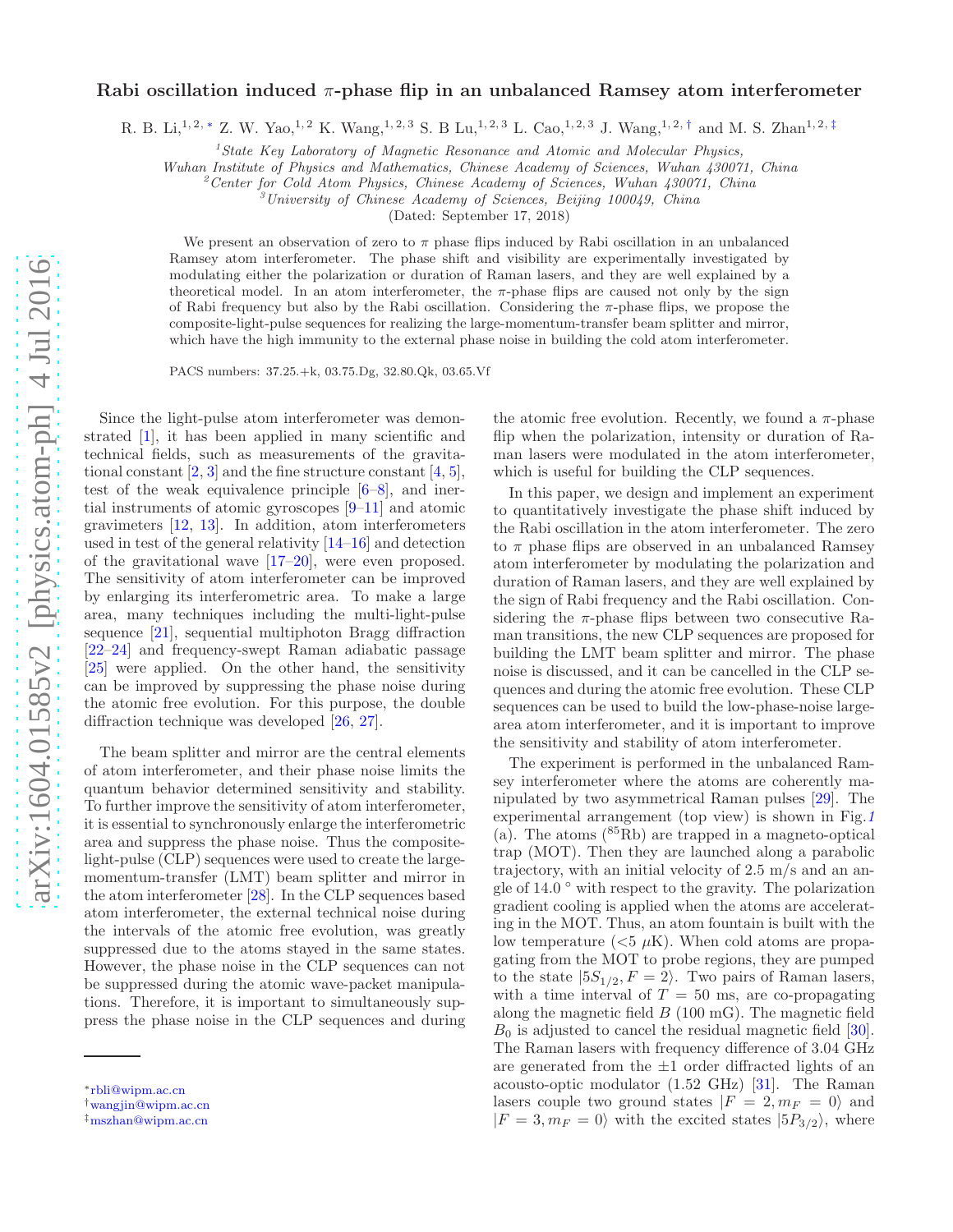the one-photon detuning is 1.5 GHz. When the atoms are operated by the Raman lasers, Raman transitions are observed and Raman pulses are defined by the Rabi frequency and duration of Raman lasers. When the atoms in the initial state  $|F = 2, m_F = 0\rangle$  are manipulated by two symmetrical or asymmetrical Raman pulses, the balanced and unbalanced Ramsey fringes are observed by measuring the population in the state  $|F = 3, m_F = 0\rangle$ using the laser-induced fluorescence signal.



<span id="page-1-0"></span>FIG. 1: (Color online) Experiment setup (a), timing sequences (b) and Bloch sphere depiction (c). Cold atoms are propagating from the MOT to the probe region. The atoms are manipulated by two pairs of Raman lasers with a time interval of  $T$ . Ramsey fringes are observed by measuring the population using the laser-induced fluorescence signal.

With the timing sequences in Fig.  $1$  (b), Ramsey fringes are obtained by scanning the phase difference of Raman lasers, as shown in Fig.[2](#page-1-1). A typical balanced Ramsey fringe is observed with two symmetrical  $\pi/2$  pulses of  $(\sigma^+,\sigma^+)$  and  $(\sigma^+,\sigma^+)$  (black squares), and an unbalanced Ramsey fringe is also observed with two asymmetrical  $\pm \pi/2$  pulses of  $(\sigma^+, \sigma^+)$  and  $(\sigma^-, \sigma^-)$  (red circles). There is a  $\pi$ -phase shift when the polarization of the second pulse is rotated from  $(\sigma^+, \sigma^+)$  to  $(\sigma^-, \sigma^-)$ . In the same way, the  $\pi$ -phase shift is also observed when the polarization of the first pulse is rotated from  $(\sigma^+, \sigma^+)$ to  $(\sigma^-,\sigma^-)$  while the polarization of the second pulse is maintained in  $(\sigma^+, \sigma^+)$ . The phase shift and visibility are quantitatively investigated when the polarization is continuously rotated in one cycle. Here, the first  $\pi/2$  pulse stays in  $(\sigma^+, \sigma^+)$ , and the polarization of the second  $\pi/2$ pulse is rotated from  $\beta_2 = 0$  to 360° by rotating the polarization axis of the  $\lambda/4$  wave plate from  $\beta'_2 = 0$  to  $180^\circ$ [\[32\]](#page-4-25). Similar to Fig.[2](#page-1-1), the Ramsey fringes are obtained and fitted by sine wave functions. Fig.  $3$  shows the phase shift (black crosses) and the visibility (red stars) when the polarization of the second Raman pulse is rotated from  $\beta_2 = 0$  to [3](#page-2-0)60°. In Fig. 3 (black crosses), the  $\pi$ phase flip is observed by rotating the polarization, which is similar to the results obtained by rotating the magnetic field  $[33, 34]$  $[33, 34]$  $[33, 34]$ . In their experiments, the observed  $\pi$ -flipped phase was interpreted as a geometric phase [\[33](#page-4-26)], caused by a parity-dependent phase factor of  $(-1)^{F}$  for  $m = 0$ 

spin states [\[35\]](#page-5-1), and it was also explained by an opposite sign between two transition amplitudes [\[34](#page-5-0)].



<span id="page-1-1"></span>FIG. 2: (Color online) Observed Ramsey fringes with two Raman pulses of  $(\sigma^+, \sigma^+)$  and  $(\sigma^+, \sigma^+)$  (black squares), while  $(\sigma^+,\sigma^+)$  and  $(\sigma^-,\sigma^-)$  (red circles). There is a  $\pi$ -phase shift when the polarization is rotated from  $(\sigma^+, \sigma^+)$  to  $(\sigma^-, \sigma^-)$ .

The above results can be well explained by the theoretical equations of the unbalanced Ramsey interferometer. We consider a pair of Raman lasers couple two ground states  $|a\rangle$  and  $|b\rangle$  with an excited state  $|i\rangle$ . The first  $\pi/2$  pulse takes the initial state  $|a\rangle$  into a superposition state  $(|a\rangle+|b\rangle)/\sqrt{2}$ . After a free evolution time of T, the second arbitrary pulse then recombines the atomic wave packets. Finally, the probability amplitude of the state  $|b\rangle$  is obtained by [\[36,](#page-5-2) [37\]](#page-5-3)

$$
b = \frac{1}{\sqrt{2}} [\cos \frac{\Omega_2 \tau_2}{2} e^{-i(\omega_2 T - \phi_1)} + \sin \frac{\Omega_2 \tau_2}{2} e^{-i(\omega_1 T - \phi_2)}] (1)
$$

where,  $\phi_j$  is the phase of the j<sup>th</sup> Raman pulse,  $\Omega_j$  and  $\tau_i$  are the Rabi frequency and the pulse duration of the jth Raman interactions, and  $\omega_1$  and  $\omega_2$  are the perturbed frequencies of two ground states. The population probability of the state  $|b\rangle$  is written as

<span id="page-1-3"></span>
$$
bb^* = \frac{1}{2} \{ 1 + \sin(\Omega_2 \tau_2) \cos[(\omega_2 - \omega_1)T + \phi_2 - \phi_1] \} \quad (2)
$$

where,  $|\sin(\Omega_2 \tau_2)|$  is the visibility. Its behavior can be visually depicted on a Bloch sphere [\[38,](#page-5-4) [39\]](#page-5-5) as shown in Fig.[1](#page-1-0) (c). For an given angle  $\beta_2$ , the input polarization has to be transformed into a coordinate system along the magnetic field B using a rotation matrix  $D_{QQ'}^{(K)}$ , where K is multiplicity and Q is  $m_F - m_{F'}$  [\[40](#page-5-6)]. For  $K = 1$  and  $Q = 0$ , the effective Rabi frequency is given by [\[30\]](#page-4-23)

<span id="page-1-2"></span>
$$
\Omega_2(\beta_2) = \frac{|e|^2 \varepsilon \xi}{4\hbar^2 \Delta} \sum_i \langle b| \, r_q \, |i\rangle \, \langle i| \, r_p \, |a\rangle \cos \beta_2 \qquad (3)
$$

where,  $\Delta$  is the one-photon detuning,  $\langle b | r_q | i \rangle \langle i | r_p | a \rangle$  is the reduced matrix element of two-photon Raman transitions, and  $\varepsilon$ ,  $\xi$  are the amplitudes of two Raman laser fields, respectively. When the polarization or magnetic field is rotated as  $\beta_2$ , the sign of  $\Omega_2(\beta_2)$  depends on the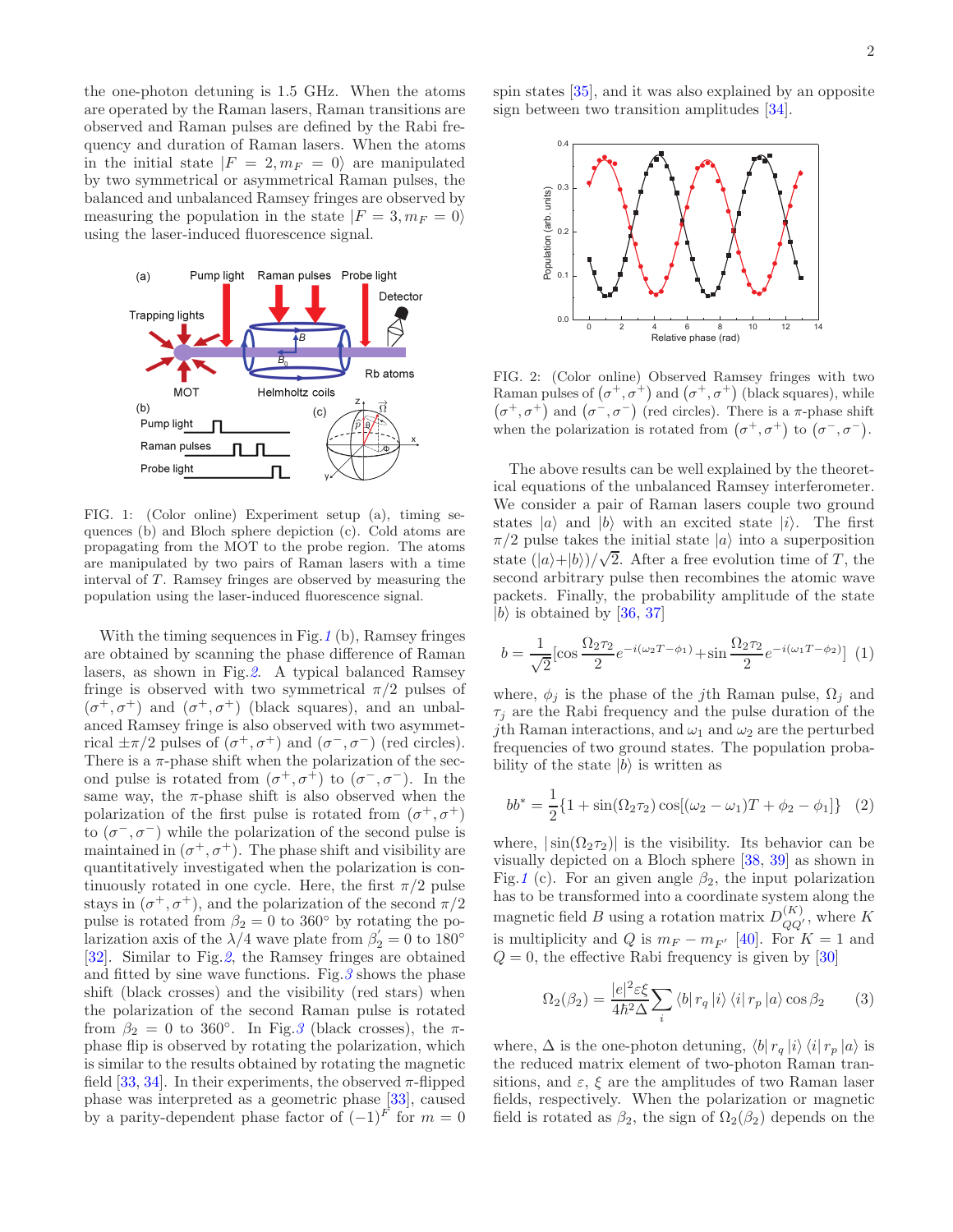sign of  $\cos \beta_2$  term in Eq.[\(3\)](#page-1-2). The  $\pi$ -phase flip is caused by the positive or negative sign of  $sin(\Omega_2 \tau_2)$  term in Eq.[\(2\)](#page-1-3). The  $\pi$ -phase flip observed with the polarization rotated in Figs.  $2$  and  $3$  (black crosses) and the magnetic field rotated in Refs.[\[33,](#page-4-26) [34](#page-5-0)] can be better explained by the opposite sign of Rabi frequency rather than by the geometric phase. The  $\pi$ -phase flip caused by the negative sign of transition amplitude is confirmed by modulating the polarization of Raman lasers. Due to two  $\pi/2$  Raman pulses initially applied for  $\beta_2 = 0$ , the visibility can be rewritten as a function of  $\left|\sin\left(\frac{\pi}{2}cos\beta_2\right)\right|$ , according to Eqs.[\(2\)](#page-1-3) and [\(3\)](#page-1-2), when  $\beta_2$  is rotated. The experimental result (red stars) is well matched with the theoretical model (red solid curve) as shown in Fig.[3](#page-2-0).



<span id="page-2-0"></span>FIG. 3: (Color online) Phase shift (black crosses) and visibility (red stars) as a function of the polarization rotation angle  $\beta_2$ . They are fitted by the theoretical model (solid curves).

The phase shift and visibility are investigated by modulating the pulse duration  $(\tau_2)$ . In the experiment, two pulses of  $(\sigma^+, \sigma^+)$  and  $(\sigma^+, \sigma^+)$  with the same Rabi frequencies  $(\Omega_1 = \Omega_2)$  are co-propagating along the magnetic field B. After the atoms are prepared to the coherent superposition state by the first pulse  $(\Omega_1 \tau_1 = \pi/2)$ , they are manipulated by the second pulse whose duration is increased from  $\tau_2 = 0$  to 160  $\mu$ s. For the first time, the Rabi oscillation induced  $\pi$ -phase flip is experimentally observed by modulating the duration as shown in Fig.[4](#page-2-1) (black crosses). When the duration is increased, the Raman pulse is equivalent to a combination of two Raman pulses. For example, the second pulse (for  $\Omega_2 \tau_2 = 3\pi/2$ ) is equivalent to the combination of  $\pi$  and  $\pi/2$  pulses. The former exchanges the population between two coherent states, and the latter recombines the atomic wave packets. Therefore, this  $\pi$ -phase flip can be well explained by the population exchanges between two coherent states. For the different durations, the visibility is shown in Fig.  $/$ (red stars). From Eq. $(2)$ , the visibility should be maximum for  $\Omega_2 \tau_2 = \pm M \pi/2$  (*M* is an odd number), and Ramsey fringes are vanished for  $\Omega_2 \tau_2 = \pm N \pi/2$  (N is an even number). The maximum visibility is observed for  $\tau_2 = 40 \mu s \left( \Omega_2 \tau_2 = \pi/2 \right)$ . The Ramsey fringes are nearly disappeared for  $\tau_2 = 80 \mu s (\Omega_2 \tau_2 = \pi)$  and  $\tau_2 = 160 \mu s$ 



<span id="page-2-1"></span>FIG. 4: (Color online) Phase shift (black crosses) and visibility (red stars) as a function of the pulse duration  $\tau_2$ . There is a  $\pi$ -phase flip when the pulse duration is 80  $\mu$ s.

 $(\Omega_2 \tau_2 = 2\pi)$  because the atomic wave packets are not recombined. Due to the atomic velocity distribution, the decoherence is caused by the spatial intensity variation and wave front distortion of Raman lasers. The visibility for  $\tau_2 = 120 \mu s \left( \Omega_2 \tau_2 = 3\pi/2 \right)$  is less than that for  $\tau_2 = 40 \mu$ s. The visibility is decreased for other durations because of the partial recombination of wave packets, which is consistent with the function of  $|\sin(\Omega_2\tau_2)|$ .

In above experiments, the observed  $\pi$ -phase flips arise from the positive or negative sign of  $\sin(\Omega_2 \tau_2)$  term in Eq. $(2)$ . This behavior can be visualized on the Bloch sphere as shown in Fig.[1](#page-1-0) (c). The drive field  $(\vec{\Omega})$  is rotated at a polar angle  $(\theta = \Omega \tau)$  when the Raman pulse is applied. The first pulse  $(\theta_1 = \pi/2)$  drags the Bloch vector  $\hat{p}$  at the positive z-axis into the x-y plane. After the integration time T,  $\hat{p}$  is then rotated at  $\theta_2 = \Omega_2 \tau_2$  on the Bloch sphere when the second pulse is applied. The azimuthal angle  $(\Phi = (\omega_2 - \omega_1)T + \phi_2 - \phi_1)$  is rotated around z-axis by scanning the phase difference of the Raman lasers and it is same for each Ramsey fringe due to the cancellation of the ac Stark shift [\[41\]](#page-5-7) and the synchronous rotation of polarizations [\[42\]](#page-5-8). The projection of  $\hat{p}$  onto the z-axis,  $\sin \theta_2$ , gives the population difference, which can depict the phase and visibility of the fringe. When  $\beta_2$  is rotated, an elliptical polarization is equivalent to a combination of linear and circular polarizations. Because the two-photon transition probability induced by the linear polarization can be neglected for the large one-photon detuning, the second pulse is equivalent to  $(\sigma^+, \sigma^+)$  or  $(\sigma^-, \sigma^-)$ . The signs between two Rabi frequencies are opposite for  $(\sigma^+, \sigma^+)$  and  $(\sigma^-, \sigma^-)$ . For the positive or negative Rabi frequency,  $\hat{p}$  is projected on the negative or positive z-axis, which explains the  $\pi$ phase flips in Fig.  $3$  (black crosses). When  $\tau_2$  is increased,  $\hat{p}$  is rotated from the x-y plane to the negative z-axis.  $\hat{p}$ is projected on the negative z-axis when  $\theta_2$  is changed from zero to  $\pi$ , while it is projected on the positive zaxis when  $\theta_2$  is changed from  $\pi$  to  $2\pi$ . Thus the  $\pi$ -phase flip is observed as shown Fig.[4](#page-2-1) (black crosses). The visibility is maximum when  $\hat{p}$  is parallel to z-axis, and the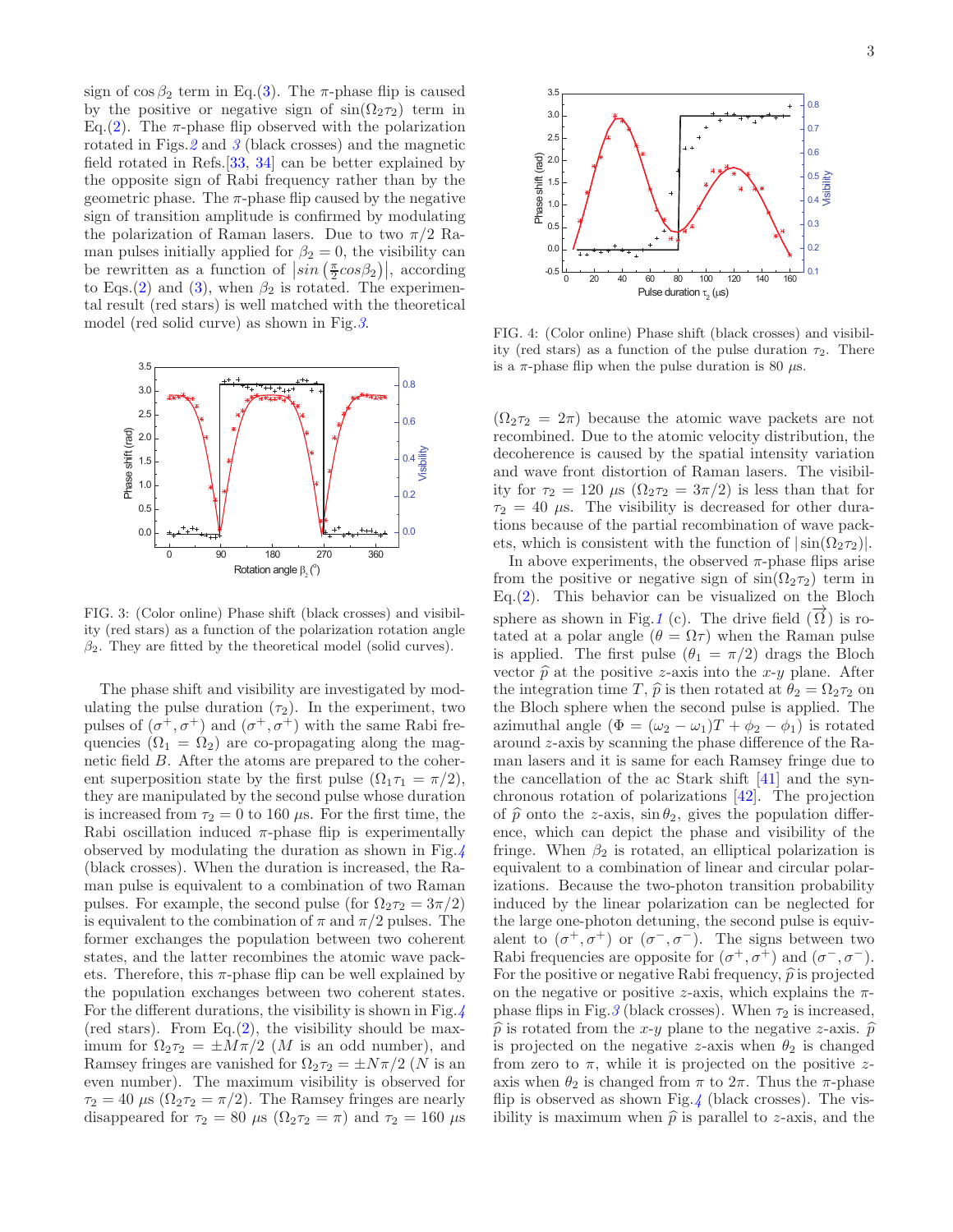fringe is disappeared when  $\hat{p}$  is vertical to z-axis.



<span id="page-3-0"></span>FIG. 5: (Color online) A space-time diagram of the LMT beam splitter for symmetric (a) and asymmetric (b) CLP sequences as described in Refs.[\[19](#page-4-27), [28](#page-4-21)], and the corresponding sensitivity functions with (c) and without (d) considering the Rabi oscillation and sign induced  $\pi$ -phase flips. The sensitivity functions are calculated by the theoretical model in Ref.[\[43](#page-5-9)]

When the CLP sequences are applied to build the LMT beam splitter and mirror in atom interferometers, the  $\pi$ -phase flip modulated by the sign of Rabi frequency or the Rabi oscillation is useful for cancelling the slow varying phase noise. We discuss the phase noise in the CLP sequences composed of several rapid-succession Raman pulses, where a pair of Raman lasers are counterpropagating for the larger momentum transfer. Fig.  $5(a)$  $5(a)$ shows a LMT beam splitter of the symmetric CLP sequence, but four pulses are applied instead of two pulses in Ref.[ $28$ ]. Fig. [5](#page-3-0) (b) shows a LMT beam splitter of the asymmetric CLP sequence as proposed in Ref.[\[19](#page-4-27)]. At the time  $t_0$ , the atoms in the initial state  $|a\rangle$  are split into the states  $|a\rangle$  and  $|b\rangle$  by the first  $\pi/2$  pulse. From  $t_1$  to  $t_3$ , three  $\pi$  pulses alternately manipulate the states of atoms in the path 1 or 2 as shown in Fig.[5](#page-3-0) (a), while they only manipulate the states of atoms in the path 4 as shown in Fig.  $5$  (b). Due to the wave vectors reversed (red double arrows), the  $8\hbar k$  LMT beam splitters can be built with the symmetric and asymmetric CLP sequences.

When the pulse duration  $(\tau)$  is 10  $\mu$ s and the dark time  $(t_s)$  is 20  $\mu$ s [\[28](#page-4-21)], the LMT beam splitters of the symmetric and asymmetric CLP sequences can be realized in 100  $\mu$ s (from  $t_0$  to  $t_3$ ). The sensitivity functions are calculated by the theoretical model  $[43]$ . Fig.  $5$  (c) plots the sensitivity function of the symmetric CLP se-quence in Fig.[5](#page-3-0) (a). Fig.5 (d) is the sensitivity func-tion of the asymmetric CLP sequence in Fig.[5](#page-3-0) (b). The atoms always stay in the same state  $|a\rangle$  (solid lines) or |b| (dashed lines) during the time intervals of  $[t_1 : t_2]$  and  $[t_3 : t_4]$ . The atom interferometer has a high immunity to the phase noise in the above time intervals. We discuss

the phase in the time intervals of  $[t_0 : t_1]$  and  $[t_2 : t_3]$ . Due to the fact that the Rabi oscillation induced  $\pi$ -phase flip causes the opposite phase shifts between  $[t_0 : t_1]$  and  $[t_2 : t_3]$  in the symmetric CLP sequence, the phase noise  $(< 10 \text{ kHz})$  is cancelled. However, the phase noise is accumulated in the asymmetric CLP sequence. When the polarizations of Raman lasers are half-rotated at  $t_2$  [\[44\]](#page-5-10), the sign induced  $\pi$ -phase flip is introduced, and the sen-sitivity function is changed from Fig.[5](#page-3-0) (d) to Fig.5 (c). Thus, the phase noise  $(< 10 \text{ kHz})$  in the asymmetric CLP sequence is also cancelled because there are the opposite phase shifts between  $[t_0 : t_1]$  and  $[t_2 : t_3]$ . The LMT beam mirrors of the symmetric and asymmetric CLP sequences can be built, and the phase noise  $\langle \langle 10 \text{ kHz} \rangle$ can also be cancelled by the same ways. At the same time, the atoms stay in the same state during the atomic free evolution (i.e., solid lines from  $t_3$  to  $t_4$ ). Thus, the slow varying phase noise both in and between the LMT beam splitters and mirrors can be simultaneously cancelled. The atom interferometer may be not limited by the classical behavior, such as the phase shift of Raman lasers caused by the temperature drift, which is important for improving the sensitivity and especially for the stability of atom interferometer.

In conclusion, the Rabi oscillation induced phase flip is observed for the first time. The  $\pi$ -phase flip caused by the negative sign of transition amplitude is confirmed. The  $\pi$ -phase flips observed by modulating the polarization and duration of Raman lasers in this work and by rotating the magnetic field in Refs.[\[33](#page-4-26), [34\]](#page-5-0), are well explained by a universal theoretical model. They arise from the positive or negative sign of  $sin(\Omega_2 \tau_2)$  term in Eq.[\(2\)](#page-1-3), which are visually depicted on the Bloch sphere. The CLP sequences based LMT beam splitters and mirrors are proposed for building the low-phase-noise largearea atom interferometer. Importantly, the slow varying phase noise both in and between the LMT beam splitters and mirrors can be simultaneously cancelled. Furthermore, fringes can be obtained by varying the intensity or duration of Raman lasers. The CLP sequences can also be depicted on the Bolch sphere, and they may be optimized by controlling the polar angle and azimuthal angle on the Bloch sphere. The influence of atomic velocity distribution can be decreased in the ultracold atom interferometer. This work has the potential application in atom interferometers, and it is important for developing the ultra-sensitivity atom interferometer.

We acknowledge the financial support from the National Natural Science Foundation of China under Grant Nos. 11004227 and 91536221, and funds of Youth Innovation Promotion Association of Chinese Academy of Sciences. We also thank X. W. Guan and J. Luo from WIPM, L. Deng from NIST for helpful suggestions and comments.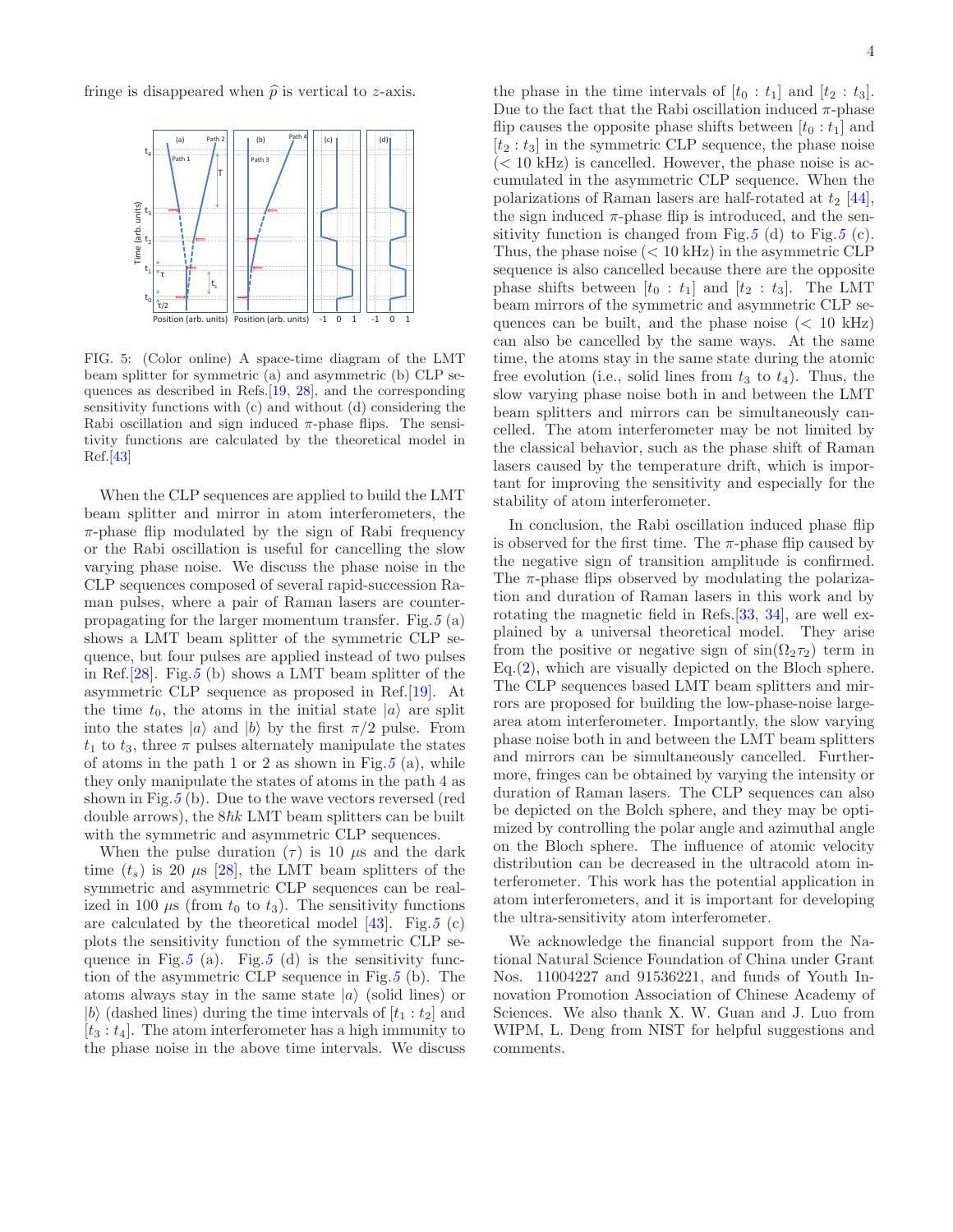- <span id="page-4-0"></span>[1] M. Kasevich, and S. Chu, Atomic interferometry using stimulated Raman transitions, Phys. Rev. Lett. 67, 181 (1991).
- <span id="page-4-1"></span>[2] J. B. Fixler, G. T. Foster, J. M. McGuirk, and M. A. Kasevich, Atom interferometer measurement of the Newtonian constant of gravity, Science, 315, 74 (2007).
- <span id="page-4-2"></span>[3] G. Rosi, F. Sorrentino, L. Cacciapuoti, M. Prevedelli and G. M. Tino, Precision measurement of the Newtonian gravitational constant using cold atoms, Nature, 510,518(2014).
- <span id="page-4-3"></span>[4] D. S. Weiss, B. C. Young, and S. Chu, A precision measurement of  $\hbar/m$  Cs based on photon recoil using laser cooled atoms and atom interferometry, Appl. Phys. B-Lasers Opt., 59 217 (1994).
- <span id="page-4-4"></span>[5] R. Bouchendira, P. Clade, S. Guellati-Khelifa, F. Nez, and F. Biraben, New determination of the fine structure constant and test of the quantum electrodynamics, Phys. Rev. Lett. 106, 080801 (2011).
- <span id="page-4-5"></span>[6] D. Schlippert, J. Hartwig, H. Albers, L. L. Richardson, C. Schubert, A. Roura, W. P. Schleich, W. Ertmer, and E. M. Rasel, Quantum test of the universality of free fall, Phys. Rev. Lett. 112, 023002 (2014).
- [7] M. G. Tarallo, T. Mazzoni, N. Poli, D. V. Sutyrin, X. Zhang, and G. M. Tino, Test of Einstein equivalence principle for 0-spin and half-integer-spin Atoms: Search for spin-gravity coupling effects, Phys. Rev. Lett. 113, 023005 (2014).
- <span id="page-4-6"></span>[8] L. Zhou, S. T. Long, B. Tang, X. Chen, F. Gao, W. C. Peng, W. T. Duan, J. Q. Zhong, Z. Y. Xiong,J. Wang,Y. Z. Zhang, and M. S. Zhan, Test of equivalence principle at 10<sup>−</sup><sup>8</sup> level by a dual-species double-diffraction Raman atom interferometer, Phys. Rev. Lett., 115, 013004  $(2015).$
- <span id="page-4-7"></span>[9] B. Canuel, F. Leduc, D. Holleville, A. Gauguet, J. Fils, A. Virdis, A. Clairon, N. Dimarcq, C. J. Borde, A. Landragin, and P. Bouyer, Six-axis inertial sensor using coldatom interferometry, Phys. Rev. Lett. 97, 010402 (2006).
- [10] J. K. Stockton, K. Takase, and M. A. Kasevich, Absolute geodetic rotation measurement using atom interferometry, Phys. Rev. Lett. 107, 133001 (2011).
- <span id="page-4-8"></span>[11] I. Dutta, D. Savoie, B. Fang, B. Venon, C. L. Garrido Alzar, R. Geiger, and A. Landragin, Continuous Cold-Atom Inertial Sensor with 1 nrad/sec Rotation Stability, Phys. Rev. Lett. 116, 183003 (2016).
- <span id="page-4-9"></span>[12] A. Peters, K. Y. Chung, and S. Chu, A measurement of gravitational acceleration by dropping atoms, Nature 400, 849 (1999).
- <span id="page-4-10"></span>[13] Z. K. Hu, B. L. Sun, X. C. Duan, M. K. Zhou, L. L. Chen, S. Zhan, Q. Z. Zhang, and J. Luo, Demonstration of an ultrahigh-sensitivity atom-interferometry absolute gravimeter, Phys. Rev. A 88, 043610 (2013).
- <span id="page-4-11"></span>[14] S. Dimopoulos, P. W. Graham, J. M. Hogan, and M. A. Kasevich, Testing general relativity with atom interferometry, Phys. Rev. Lett. 98, 111102 (2007).
- [15] S. Dimopoulos, P. W. Graham, J. M. Hogan, and M. A. Kasevich, General relativistic effects in atom interferometry, Phys. Rev. D 78, 042003 (2008).
- <span id="page-4-12"></span>[16] D. Aguilera1,et. al., STE-QUEST-test of the universality of free fall using cold atom interferometry, Class. Quantum Grav. 31, 115010 (2014).
- <span id="page-4-13"></span>[17] S. Dimopoulos, P. W. Graham, J. M. Hogan, M. A. Ka-

sevich, and S. Rajendran, Atomic gravitational wave interferometric sensor, Phys. Rev. D 78, 122002 (2008).

- [18] J. M. Hogan, D. M. S. Johnson, S. Dickerson, T. Kovachy, A. Sugarbaker, S. W. Chiow, P.W. Graham, M. A. Kasevich, B. Saif, S. Rajendran, P. Bouyer, B. D. Seery, L. Feinberg, and R. Keski-Kuha, An atomic gravitational wave interferometric sensor in low earth orbit (AGIS-LEO), Gen. Relativ. Gravit. 43, 1953 (2011).
- <span id="page-4-27"></span>[19] P. W. Graham, J. M. Hogan, M. A. Kasevich, S. Rajendran, New method for gravitational wave detection with atomic sensors, Phys. Rev. Lett. 110, 171102 (2013).
- <span id="page-4-14"></span>[20] W. Chaibi, R. Geiger, B. Canuel, A. Bertoldi, A. Landragin, and P. Bouyer, Low frequency gravitational wave detection with ground-based atom interferometer arrays, Phys. Rev. D 93, 021101 (2016).
- <span id="page-4-15"></span>[21] J. M. McGuirk, M. J. Snadden, and M. A. Kasevich, Large area light-pulse atom interferometry, Phys. Rev. Lett. 85, 4498 (2000).
- <span id="page-4-16"></span>[22] H. Muller, S. Chiow, Q. Long, S. Herrmann, and S. Chu, Atom Interferometry with up to 24-Photon-Momentum-Transfer Beam Splitters, Phys. Rev. Lett. 100, 180405 (2008).
- [23] S. W. Chiow, T. Kovachy, H. C. Chien, and M. A. Kasevich,  $102\hbar k$  Large area atom interferometers, Phys. Rev. Lett. 107, 130403 (2011).
- <span id="page-4-17"></span>[24] T. Kovachy, P. Asenbaum, C. Overstreet, C. A. Donnelly, S. M. Dickerson, A. Sugarbaker, J. M. Hogan, and M. A. Kasevich, Quantum superposition at the half-metre scale, Nature, 528, 530 (2015)
- <span id="page-4-18"></span>[25] K. Kotru, D. L. Butts, J. M. Kinast, and R. E. Stoner, Large-area atom interferometer with frequency-swept Raman adiabatic passage, Phys. Rev. Lett. 115, 103001 (2015).
- <span id="page-4-19"></span>[26] T. Leveque, A. Gauguet, F. Michaud, F. Pereira Dos Santos, and A. Landragin, Enhancing the area of a Raman atom interferometer using a versatile double-diffraction technique, Phys. Rev. Lett. 103, 080405 (2009).
- <span id="page-4-20"></span>[27] E. Giese, A. Roura, G. Tackmann, E. M. Rasel, and W. P. Schleich, Double Bragg diffraction: A tool for atom optics, Phys. Rev. A 88, 053608 (2013).
- <span id="page-4-21"></span>[28] P. Berg, S. Abend, G. Tackmann, C. Schubert, E. Giese, W. P. Schleich, F. A. Narducci, W. Ertmer, and E. M. Rasel, Composite-light-pulse technique for highprecision atom interferometry, Phys. Rev. Lett. 114, 063002 (2015).
- <span id="page-4-22"></span>[29] i.e., the atoms are prepared in a superposition state by the first Raman pulse  $(\Omega_1 \tau_1 = \pi/2)$ , and they are recombined by the second pulse  $(\Omega_2 \tau_2 \neq \pi/2)$ .  $\Omega_i \tau_i = \pm \pi/2$ are defined as  $\pm \pi/2$  pulses for the *j*th interactions.
- <span id="page-4-23"></span>[30] R. B. Li, P. Wang, H. Yan, J. Wang, and M. S. Zhan, Magnetic field dependence of coherent population transfer by the stimulated Raman transition, Phys. Rev. A, 77, 033425 (2008).
- <span id="page-4-24"></span>[31] K. Wang, Z. W. Yao, R. B. Li, S. B. Lu, X. Chen, J. Wang, and M. S. Zhan, A hybrid wide band low phase noise scheme for Raman lasers in atom interferometry by integrating acousto-optic modulator and feedback loop, Appl. Opt., 55, 989 (2016).
- <span id="page-4-25"></span>[32] The angle of polarization rotation is 2 times as the angle of polarization axis of the wave plate rotated,  $\beta_2 = 2\beta'_2$ .
- <span id="page-4-26"></span>[33] K. Usami, and M. Kozuma, Observation of a topologi-